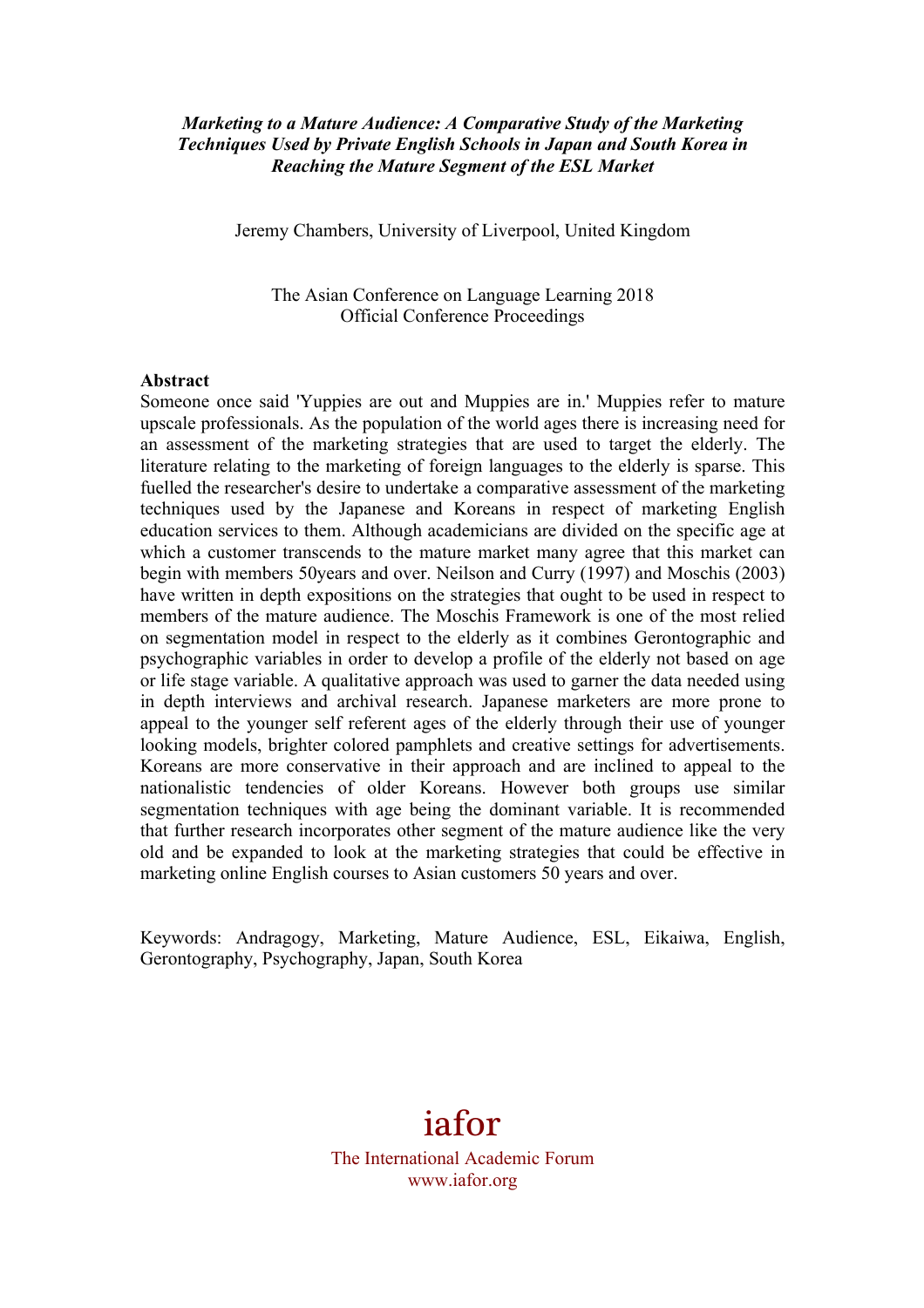### **Introduction**

The Department of Economic and Social Affairs Population Division of The United Nations (2010) in its World Population Ageing Report reports that Japan is now faced with an aging population and is poised to have the most remarkable increase of persons living over the age of 80 years than any other nation on the planet. Japan is one of the 6 countries worldwide which contains half of the world aged population behind China and the United States. The report projects an increasing trend for the Republic of Korea and other Asian states. Ageing has become such a topical issue in Asian states that it is predicted that Japan will have most of the world's centenarians by 2050 accounting for 1% of its total population.

The implication of an ageing population is far reaching and the education industry is not exempt. Private English education courses are widely accessed all over the island but more so in urban areas with specific focus on the young. Like Japan, South Korea is also facing an aging population and therefore it is critical to investigate how private English Schools deal with this from a Marketing and Promotions perspective. The South Korean comparative angle will seek to identify whether similar approaches are used and whether any differences are attributable to culture or economics.

Neilson and Curry (1997) proffer that the 50+ age group is the single longest life stage. Therefore, there is no mistaking the lifetime value of the mature market. The literature relating to the packaging of educational services to the elderly is visibly sparse with more scholars focusing on health, financial and governmental services.

This study aims to critically assess the techniques used by private English schools in Japan and South Korea in targeting and marketing to mature audiences and to make recommendations on how to improve the effectiveness of their tactics.

### *The English Industry in Japan*

The Japanese English Industry is divided into two parts. One part deals with English as a school subject and follows strict curriculum rules in order to prepare clients for particular exams such as High School and University Entrance exams and the Eiken tests. The other part deals with English as a communicative tool and targets people that use English as a means of international communication. This part is known as *Eikaiwa* and forms the foundation of this study.

### *The English Industry in South Korea*

The South Korean English industry has been estimated at \$333 million dollars with another \$833 million spent on study abroad programmes (Hadzantonis, 2013). Pennycook (2004) in describing this industry explains that English continues to be the gatekeeper to amplify socio economic power and status and is sometimes used as a class marker. Hadzantonis (2013) asserts that this has spurred a new drive in all areas of the market to achieve competency in English Language as a national economic developmental strategy.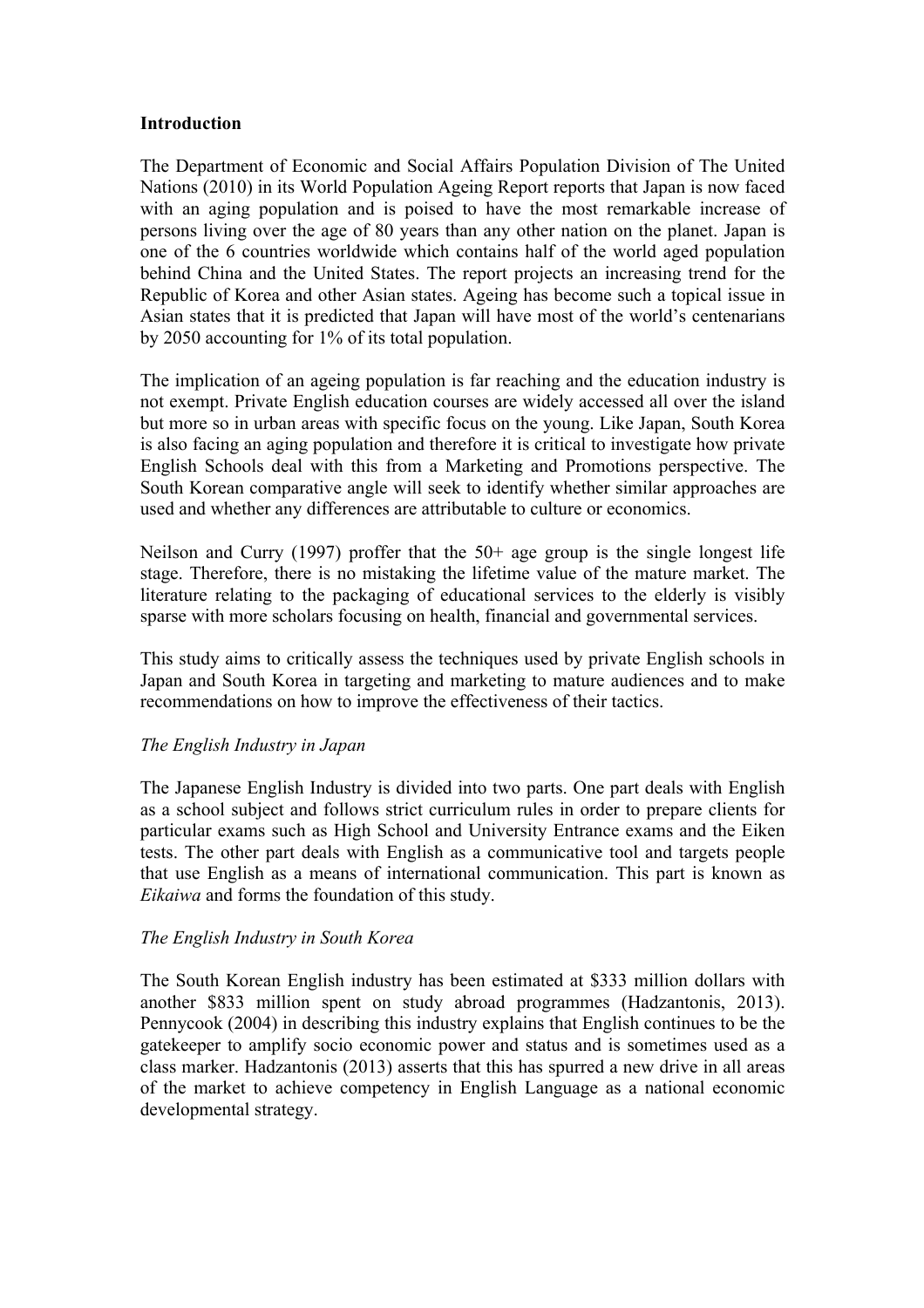# *Language and Older Learners*

It has been long thought that older people make poor students of second languages. However seniors have begun to prove all types of stereotypes wrong. In fact reports have continued to surface especially in some parts of Asia such as China and Japan of an upward trend in language education enrolments by persons 50 years and over (Anderson, 2012). The author explains that there is an increasing trend among American seniors travelling abroad to engage in language immersion classes.

# *The Mature Audience*

Marketing to the elderly is a complex undertaking which requires keen attention to be paid to the act of segmenting and the development of marketing strategies and tactics. Several academicians have offered several means of segmenting this consumer group based on demographic, psychographic and gerontographic variables (Moschis, 2003; Michman, Mazze and Greco, 2003; Lazer, 1986; Bone, 1991). However, a central theme throughout academic publications is that chronological age should not be relied on as a significant segmentation variable. Doka (1992) extends by showing how lifestages is a meaningless segmentation basis for the elderly as their experiences do not necessarily relate to age but can differ based on economics, geography, culture, religion and education. This means that the mature market cannot be seen as homogenous thus generically developed strategies to reach them will prove ineffective.

The elderly differ from other consumer groups (Moschis, 2003) and require strategies that appeal to their self referent ages (Mattila, Karjaluoto and Pento, 2003). The elderly prefer products and services that allow them to feel younger and reinforce their continuing independence and connectedness to the society. Carrigan (1998) expounds that this need for social interaction makes the mature audience a prime target for relationship marketing techniques. In addition, Balaz (1995) found that because of the younger psychological age of the elderly, marketers and product developers should desist from branding products as being 'for the elderly.' Instead Lazer (1986) admonishes that the mature market should be seen as the second 'youth market' and be made to feel and act younger.

The higher discretionary income and increasing mobility of the elderly have impacted their lifestyle making it different from those of their predecessors. Moschis (2003) argues that older models do not appeal to the elderly. But Carrigan and Szmigin (1998) rebut by explaining that the mature audience are more likely to trust information coming from their peers. The use of older models also guards against disengagement and reinforces the connectedness to society that the elderly has.

The mature audience are laggards and are prone to rely on what works best for them. They are cynical of changes (Neilson and Curry, 1997) and quick cut marketing tactics do not work for them. They are information driven and require clear content rich infomercials (Moschis, 2003). They are not as price sensitive as younger cohorts but discounts on standardized products do appeal to them (Moschis, Curasi and Bellenger, 2003).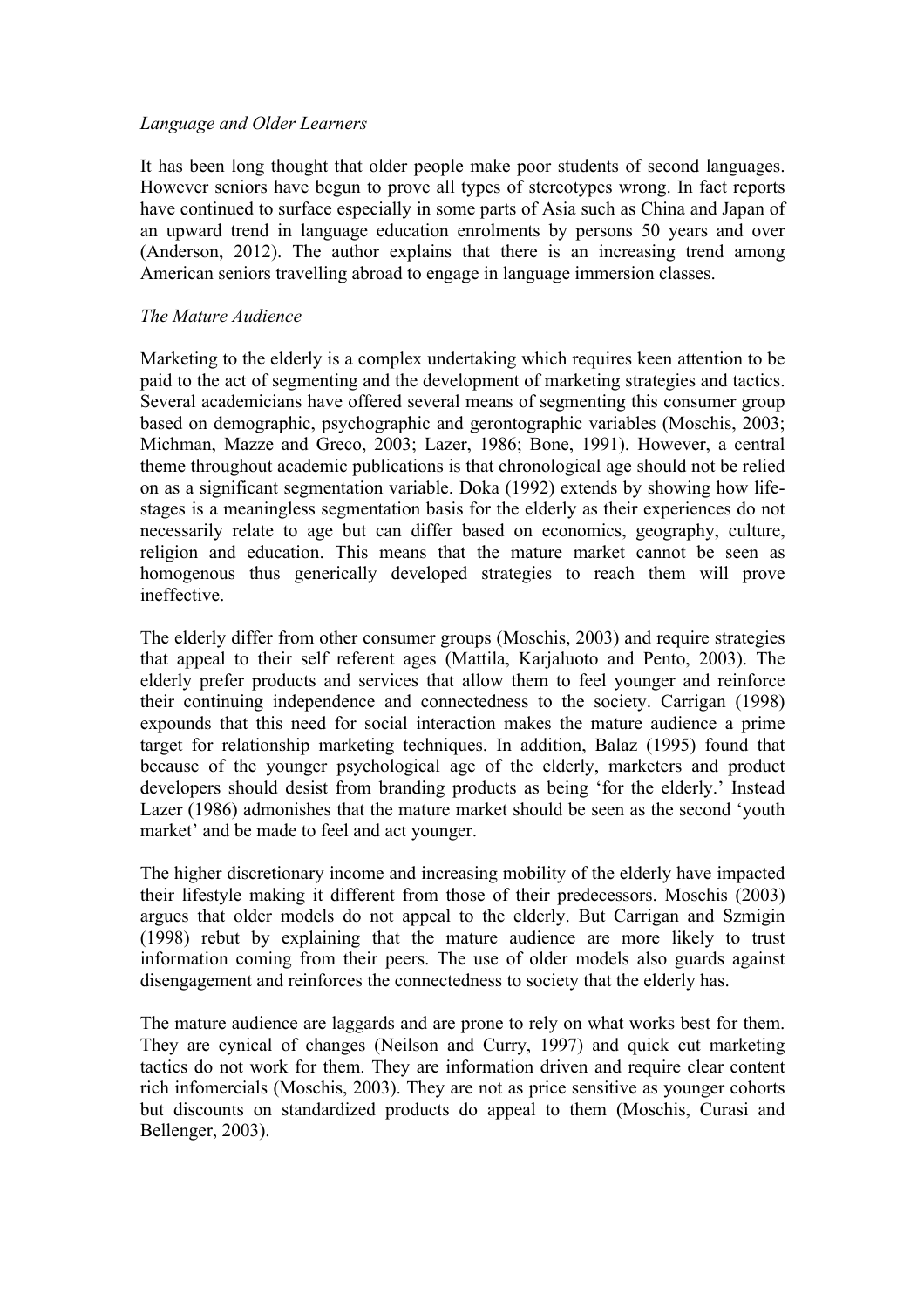The mature market is said to be less self absorbed than younger cohorts and thus the concept of lifelong learning appeals directly to them (Michman, Mazze and Greco, 2003). This is reinforced by the Activity Theory of Aging which explicates the need for the continued connection of the elderly to society through their engagement in multiple activities ranging from civic and community ventures to educational and leisure activities. So, education has a place in the lives of members of the mature market even though this link may be obscured by the fact that they have transitioned into a purely consumerist state (Manheimer, 2005).

### *Research Objectives:*

- 1. To critically assess the marketing strategies used by Japanese Private English Schools as well as Korean English schools.
- 2. To identify any similarities or differences in marketing activities used by both countries and to ascertain what may be the root cause of such differences.
- 3. To ascertain the proportion of mature students who attend private English schools in relation to the general student body of those schools with the aim of developing a general profile of the student.
- 4. To ascertain the financial viability and willingness of the investigated schools to serve this segment of the market.
- 5. To propose ways in which schools may wish to configure their techniques in reaching a more mature audience in response to current trends and based on the information unearthed through this study.

# *Methodology*

The epistemological approach used was Social Constructionism. This stance was chosen out of a need to unearth meaning from the participants' experiences and actions in the marketplace and to seek to understand the rationale behind the use of particular marketing tools and activities. This contextual approach may inhibit the likelihood that conclusions drawn are representative of the society (Green, 1994). Because this research primarily subtends on an assessment and critique of marketing techniques used by Japanese and Korean practioners, both primary and secondary qualitative data was required in order to fulfil the objectives of the dissertation. This was collected by means of semi-structured interviews and archival research.

### **Conclusion**

The results of this study are especially useful now as Japan and South Korea experience aging populations. It has been estimated that the mature consumer will become the most important segment of all consumer group (Matila, Karialuoto and Pento, 2003). Therefore, it is of utmost importance that the current practices of brand managers in the private English education industry of both countries be investigated as a means of comparing and contrasting their practices and ascertaining how these practices differ from Western conceptualized marketing theories and practices.

The decision to market to the elderly has come at an opportune time as marketers from both countries contend with an aging population. But this is also coupled with the increasing disposable income and discretionary time of members of this segment which makes them financially attractive. Both countries recognize the necessity of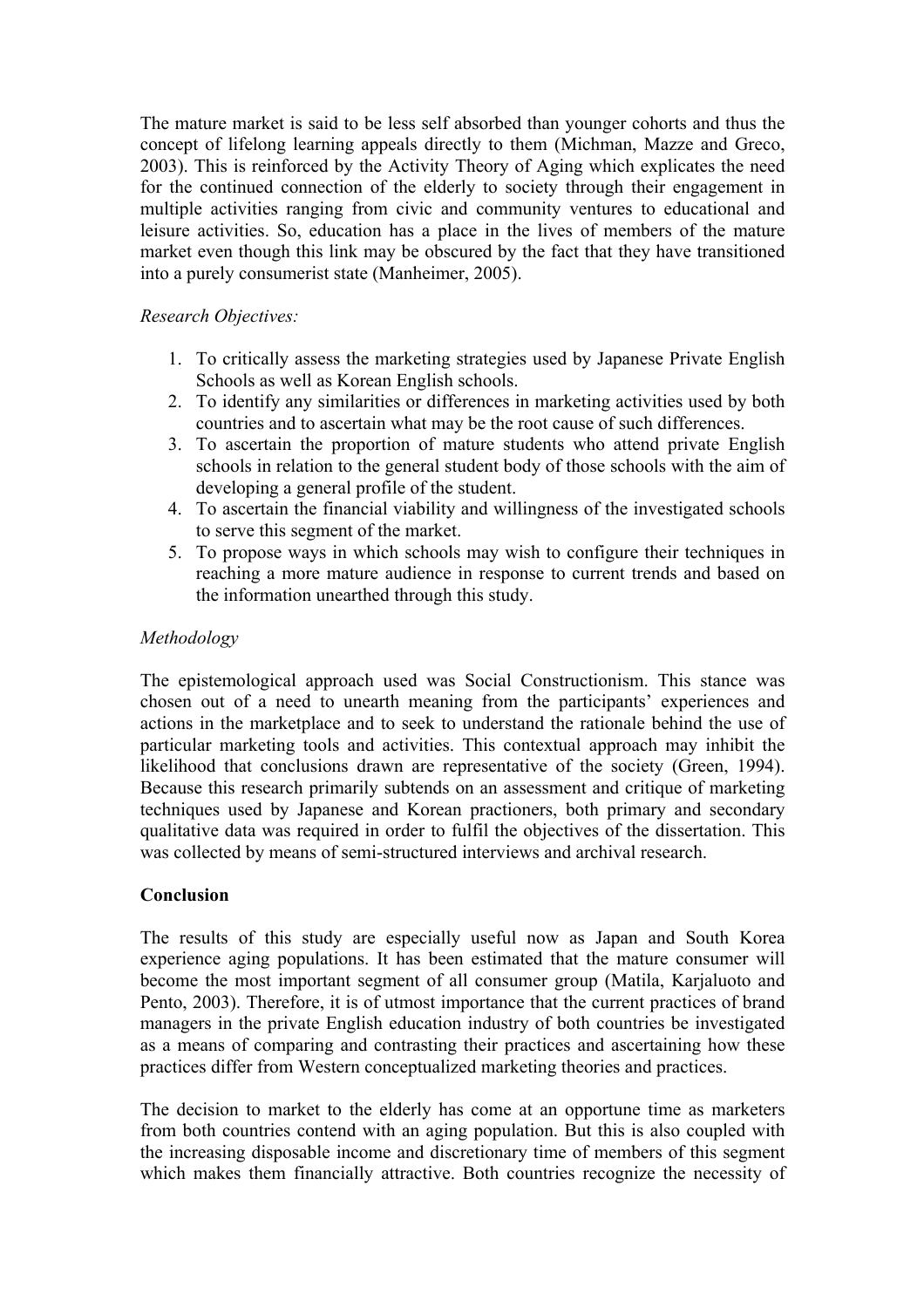English education to the advancement of their economies but their techniques differ in a number of respects. The Koreans appeal to the nationalistic pride of the citizens by encouraging the elderly to learn English in order to assist younger generations. The Japanese practice takes a more outward approach by appealing to the elderly's increasing engagement in leisure activities such as foreign travel, education and community involvement, their growing inclination to explore and seek new challenges and their need for social interaction as a means of empowerment. The progression of the Japanese practice may be due to the ongoing internationalization of Japanese marketing practice and their adoption of Western marketing philosophies (Herbig, 1995).

### *Japanese Practice*

During the Japanese bubble there was an exponential rise in expenditure on services, including education. This coupled with increasing expansion of Japanese businesses gave rise to a number of private firms offering English education across the island. An increasing number of Japanese brands such as Rakuten are now making English the main language of communication within their companies. Others use English as the lingua franca between and among subsidiaries. In previous times many Japanese and South Korean firms followed an Ethnocentric Staffing policy (Desler, 2003) which meant that home country employees were sent to staff subsidiaries overseas. This increased the need for English education. Because of this and other factors the general creative themes of advertisements of English education services were once focused on national pride, nation building, global integration and expansion. Over time this has progressed to a more personalized individual approach where the acquisition of English is not only to support the expansion and integration of Japan into the global arena but to empower the individual. For the 50+ year old segment the marketing strategies now focus more on English education, not being a tool of commerce, but a leisure activity which allows for continued social interaction; which reinforces and appeals to members' self referent ages, which ensures connectedness and makes foreign travel and interaction with foreigners easier.

# *Korean Practice*

The Korean practice has remained inward looking showcasing English education as a tool for the expansion of the Korean community into the International arena. It is nationalistic with slogans highlighting the benefits of English acquisition to the nation rather than to the individual: the 'self.' The Korean concept of 'self' still exists within the family and the community and not the individual (Rhee, 2002) and this may partly account for this continuing practice. Rhee (2002) furthers that Confucian precepts still impact many of the marketing and public relations activities that are undertaken in South Korea. The continued dependence on *wu lun* and avoidance of conspicuous consumption moderates the Korean Marketing practices and therefore may account for their more inward conservative approach to marketing to the mature audience.

Notwithstanding these practices are also embedded in the type of mature customer that is primarily targeted by these English schools.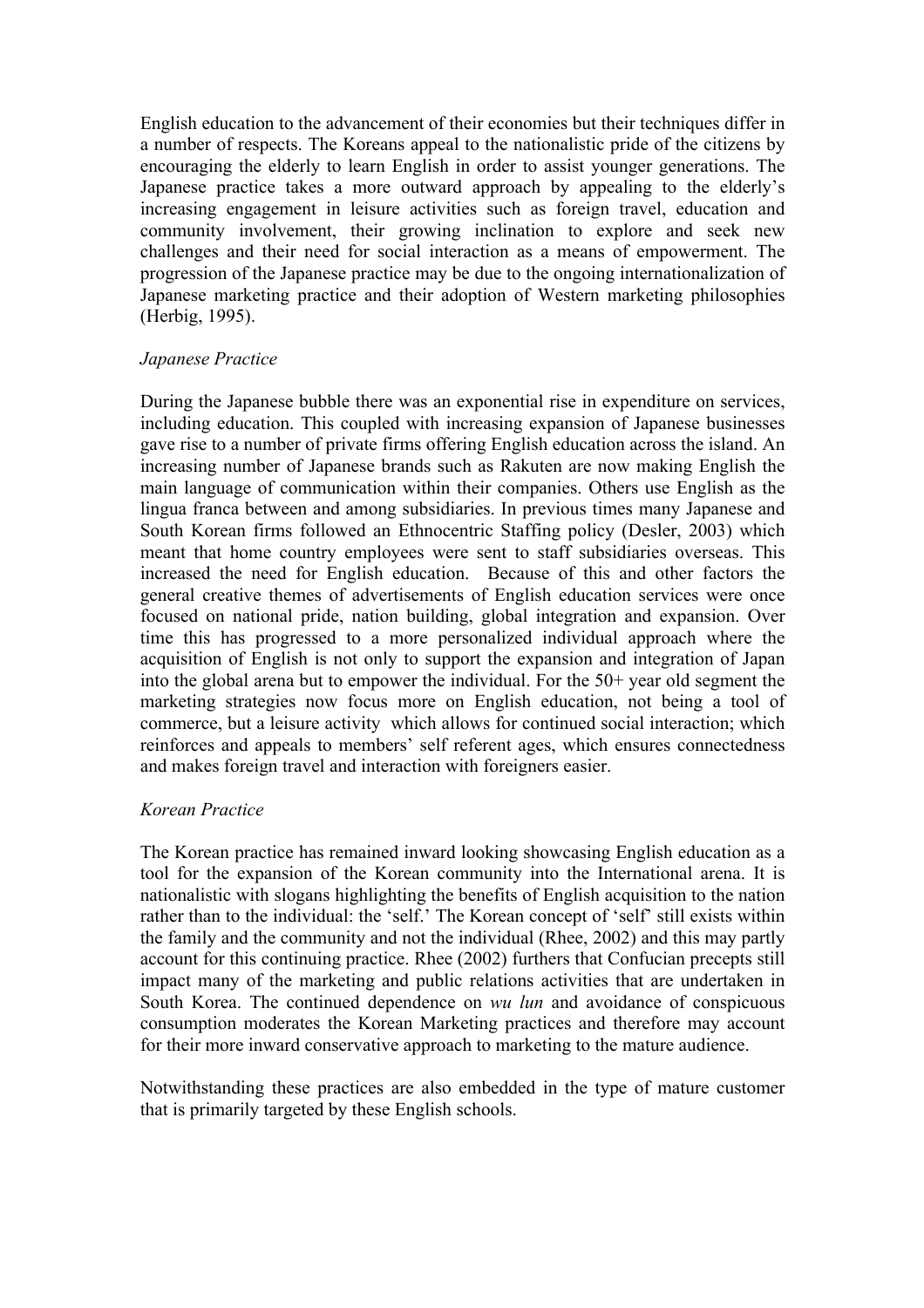### *Mature Customer*

Both Japanese and Korean schools target mainly the Younger Olders (Lazer's Classification) or the Young Matures (Gordon, Moschis and Warren's Classification), the Healthy Indulgers (Moschis' Classification) or the New Age Elderly (Mathur's Classification). This group differs the least from the younger generation of Baby Boomers, are more socially engaged and more inclined to demand educational services. New challenging experiences appeal to them and they are always in search of experiences that aid their self actualization process. Positioning educational services to them may prove more profitable than for any other segment. Lazer (1986) explains that this sub-segment is cognitively younger than their counterparts and possesses greater proclivities to and desire for connectedness. This profile of the typical mature customer supports the positioning that is used by both the Japanese and South Korean schools. Because this group seeks new experiences and creative personal challenges (Mathur et al., 1998) they may be the most profitable segment for English education in the mature market. Their desire for connectedness reflects their inclination to sign up in pairs or groups. Mathur et al., (1998) further explain that the use of group packages for the new age elderly can successfully reinforce their desire for social interaction. This may prove profitable and beneficial for any marketing organization to consider.

Older customers tend to be more loyal. As reported by the participants of this study, the lower attrition rates among the elderly mirrors their higher levels of loyalty. In addition Asian customers are less likely to defect after a relationship has been developed. Capitalizing on the loyalty of mature customers is therefore essential to continued profitability. This loyalty should be leveraged to ensure an increase in retention. In addition, it may be remiss of the respondents not to capitalize on this loyalty through the use of referral programs. Marketing strategies should therefore appeal to the enduring loyalty of this consumer segment.

It should be noted that in targeting this sub-segment there is a considerable portion of the mature segment that are left untargeted by language schools in Japan and South Korea. From a profitability standpoint the literature however confirms that this subsegment may be the most profitable in demanding language services rather than their older counterparts. In keeping with the chronological definition of the elderly this younger sub-segment still falls within the ambit of the mature audience.

# *Marketing Technique*

An aging population is the main reason why marketers in Japan and South Korea have begun to market English educational services to the mature client. Changing lifestyles of the elderly also mean that they are more mobile and more socially engaged than their predecessors. This paired with their decreasing psychological ages have made them prime targets for educational services. These changes have led to changing marketing techniques used to reach the elderly. The Japanese's transition from a nationalistic positioning to a more individual positioning, which focuses on the elderly not in terms of his connection to the nation but as his own person, may mirror current trends in the marketing approaches to the elderly where marketing efforts that cause the elderly to 'be' are more well received than other traditional approaches (Gordon, Moser and Warren, 2002). The elderly will reject marketing efforts that do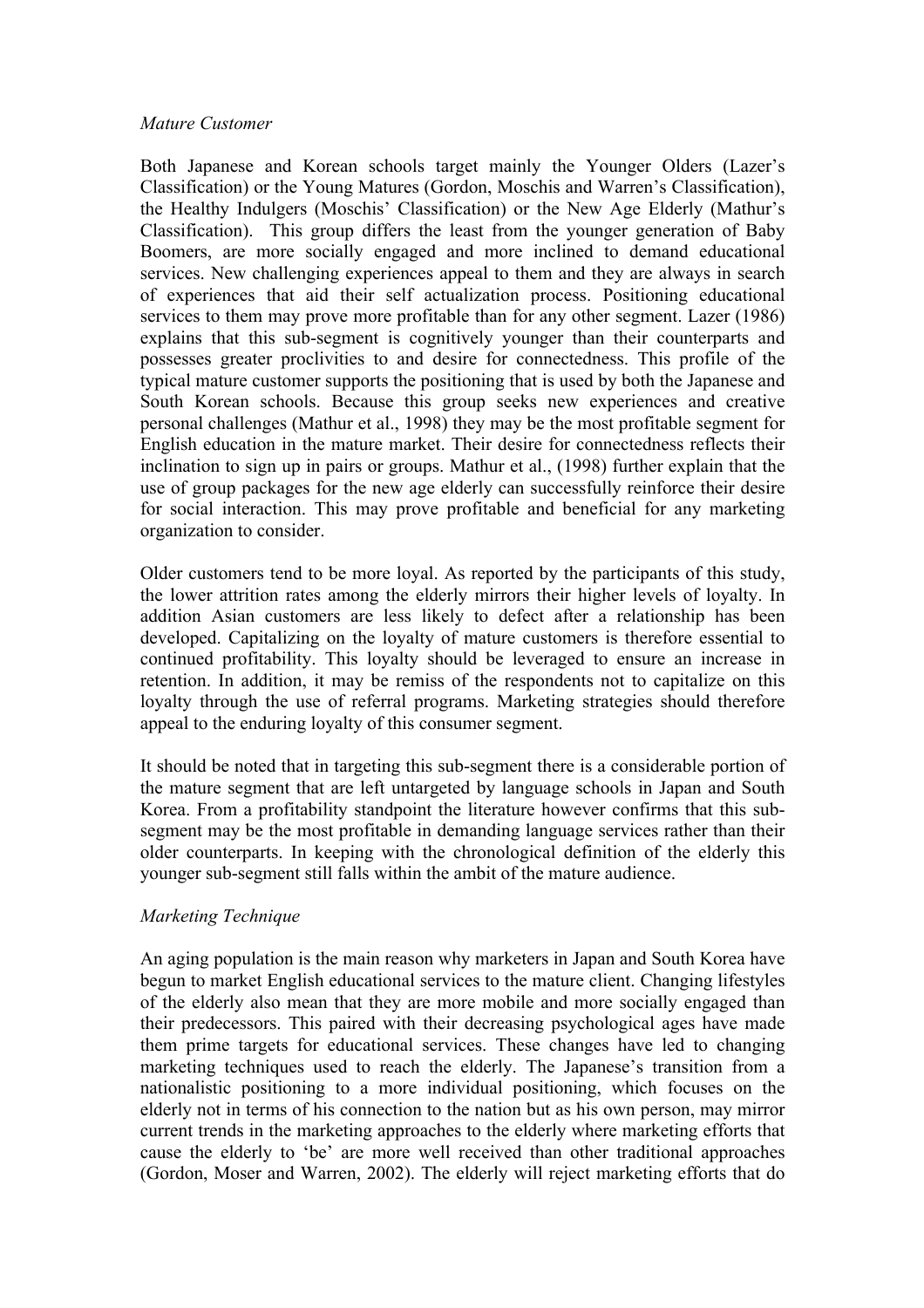not appeal to them. It is imperative that the marketing of services reinforce their whole picture orientation and cause them to extend the enjoyment of their life experiences. This approach is better embraced by the Japanese marketers than the Koreans. In this regard services that are positioned in a way that facilitates the self actualization process of the elderly will be popular among this segment.

But the enduring nationalistic Korean technique may reflect the undying loyalty that mature customers have to country, products and brands. Lunsford and Burnett (1992) explain that mature customers pride themselves as being more loyal than other age cohorts. In addition, Chang (2007) explains the effectiveness of appealing to Korean pride in the positioning of products. This may account for the Korean's continuing positioning success. The impact of Collectivism on marketing cannot be overlooked and must be taken into consideration when analyzing the approach of the Koreans in marketing English education to members of a mature audience. Chang (2007) further explicates the influence of previous governments in South Korea in instilling national pride and how this has served to impact the marketing strategies that have become most successful in that nation. The Koreans also take advantage of events marketing activities which surround the hosting of several international events, to modify their strategy in reaching all segments including the elderly. Capitalizing on the influx of foreigners and increasing tourism which surround these large sporting events also appeal to the Korean pride and support the nationalistic positioning of the Korean's marketing technique.

### *Segmentation*

The results show that the participants have recognized the importance of marketing to the elderly due to their high discretionary income and decreasing psychological ages which cause them to engage in further educational activities. Interestingly, schools in Japan and South Korea target customers on the very edge of the elderly spectrum which leaves a section of the mature audience unaccounted for. Although the majority of respondents stated that a mixture of variables are used in segmenting the market all agree that age is used as the main defining variable. This is used because of its ease and convenience. This practice goes against caution offered by (Greco, 1987; Doka, 1992; Lazer, 1986) who showed that age, whilst useful in segmenting the mature market, can prove to be insufficient because of the heterogeneity that exists within the mature market.

In analyzing the data within the Collectivist Asian culture, this level of heterogeneity should also be questioned. The enduring homogeneity of Asian cultures as outlined by Hofstede's framework, reinforced through, rules, education, societal norms and the standardization of procedures may mean that the elderly in Asian cultures may not be as heterogeneous as the elderly in Western cultures, assuming that levels of heterogeneity can be measured. It may be arguable that age may still possess a great degree of credence in segmenting the mature market in some countries more than others. Lazer, Murata and Kosaka (1995) alludes to this homogeneity especially within Japanese markets. Notwithstanding, many of the segmentation classification still rely on age as a measure of demarcation. In doing so Mathur et al., (1998) allude to the use of age to separate the new age elderly from the traditional elderly and on which assumptions about lifestyle, mobility and levels of engagement can be made.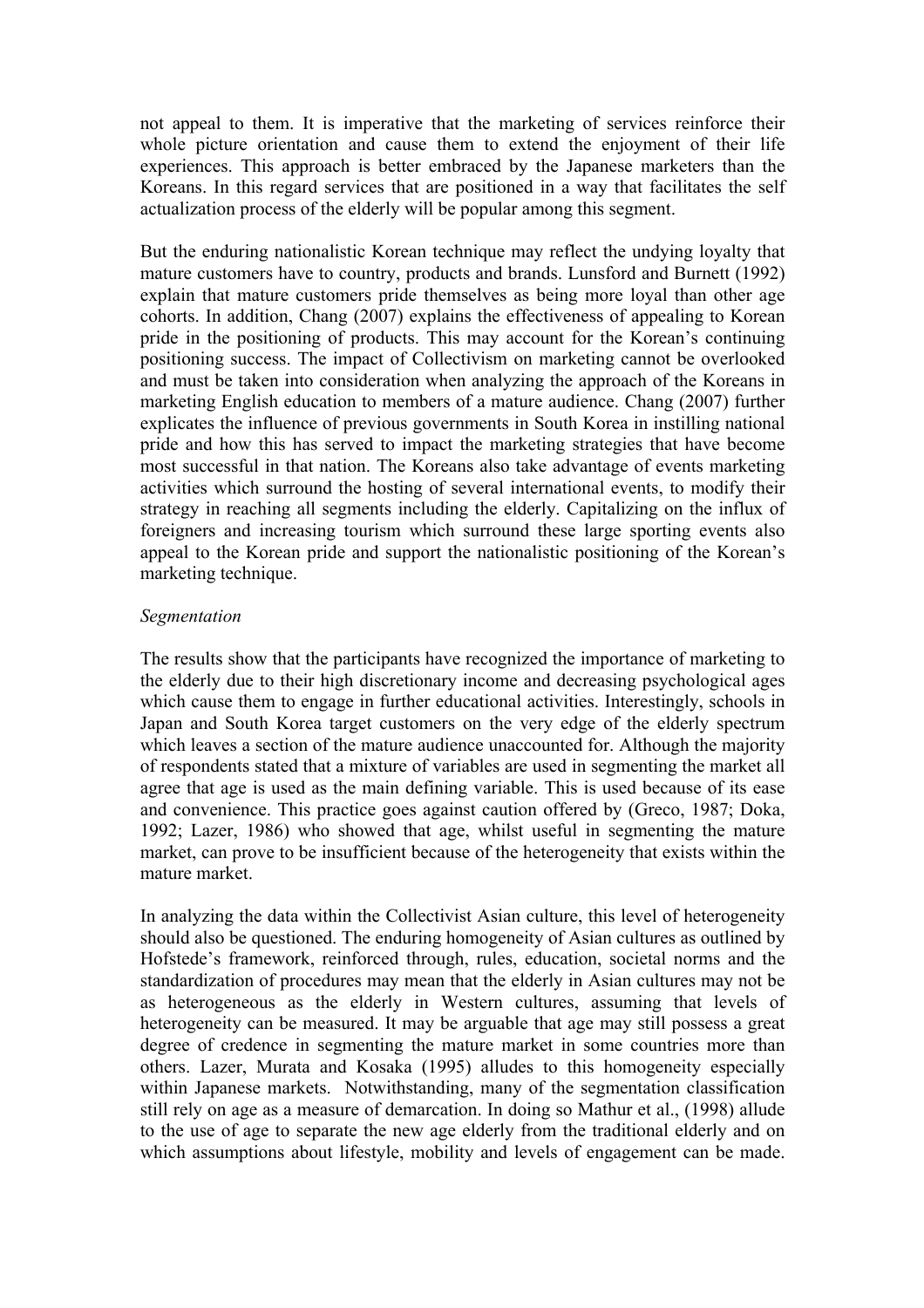The ease and convenience of using age still has significant foundational value in marketing educational services within the Asian context.

The Koreans' use of location is unique. This may reflect the underlying assumption of the level of mobility of the elderly within Korea and their ability and willingness to travel for educational services. Using discretionary income as another equally important basis of segmentation reflects the Koreans' assumptions on the ability of the elderly to pay for the service. Korea has lower purchasing power parity than that of Japan which may mirror their greater reliance on discretionary income in segmenting the mature market. This can form the basis of further research to test whether certain segmentation variables bear more importance in particular markets. That is the possibility that discretionary income plays a more significant role in segmenting the mature market in countries that have lower disposable income among the elderly.

Lifestyle has been lauded as a worthwhile segmentation variable as it reflects the elderly's proclivity to demand particular products and services. Lifestyle is closely related to the Activity Theory of Aging, which reflects the enduring connection that mature customers have with society; and also with Gerontography as explicated by (Moschis, 2003). The Japanese reliance on lifestyle as a segmentation variable mirrors a more targeted individualized approach to the marketing of English education to senior citizens. In targeting Healthy Indulgers it means that persons who are more socially engaged, mobile, healthy and cognitively younger can be reached and marketed to for educational services. This dependence on lifestyle also aids in the development of the creative concepts used by the Japanese and makes greater use of the mature excitement that should be inherent in all marketing approaches used for the elderly. This reliance on lifestyle also comes in conjunction with the younger self referent ages of the elderly which cause them to engage in more youth oriented activities.

### *Price, Discounts and Special Service Offerings*

Following the segmentation of the market it is now possible to explore what special service offerings have been developed for the targeted sub-segment. This includes an exploration of the use of price and discounts.

Group packages have been known to positively reinforce the social interaction need of the elderly and may induce demand. Private English schools in South Korea do not use group packages as a means of inducement for the mature market. They had no special offerings to seniors but instead relied on standard packages that are available to all customer segments. This positively correlates to the 'same person' concept. Singling out seniors for special classes may be seen as pointless if it is agreed that this service offering is 'age-neutral.' Having seniors in the same classes as all students still fulfils the need for interaction as the concept of interaction and connectedness can transcend chronological age. Not having special class offerings for seniors can also serve to reinforce their connectedness to society and their continued ability to interact with all ages. But some Japanese schools utilised special service offerings to seniors in terms of conversation classes just for seniors. This supports the positioning of their service which highlights the social interaction that is to be had with one's peers.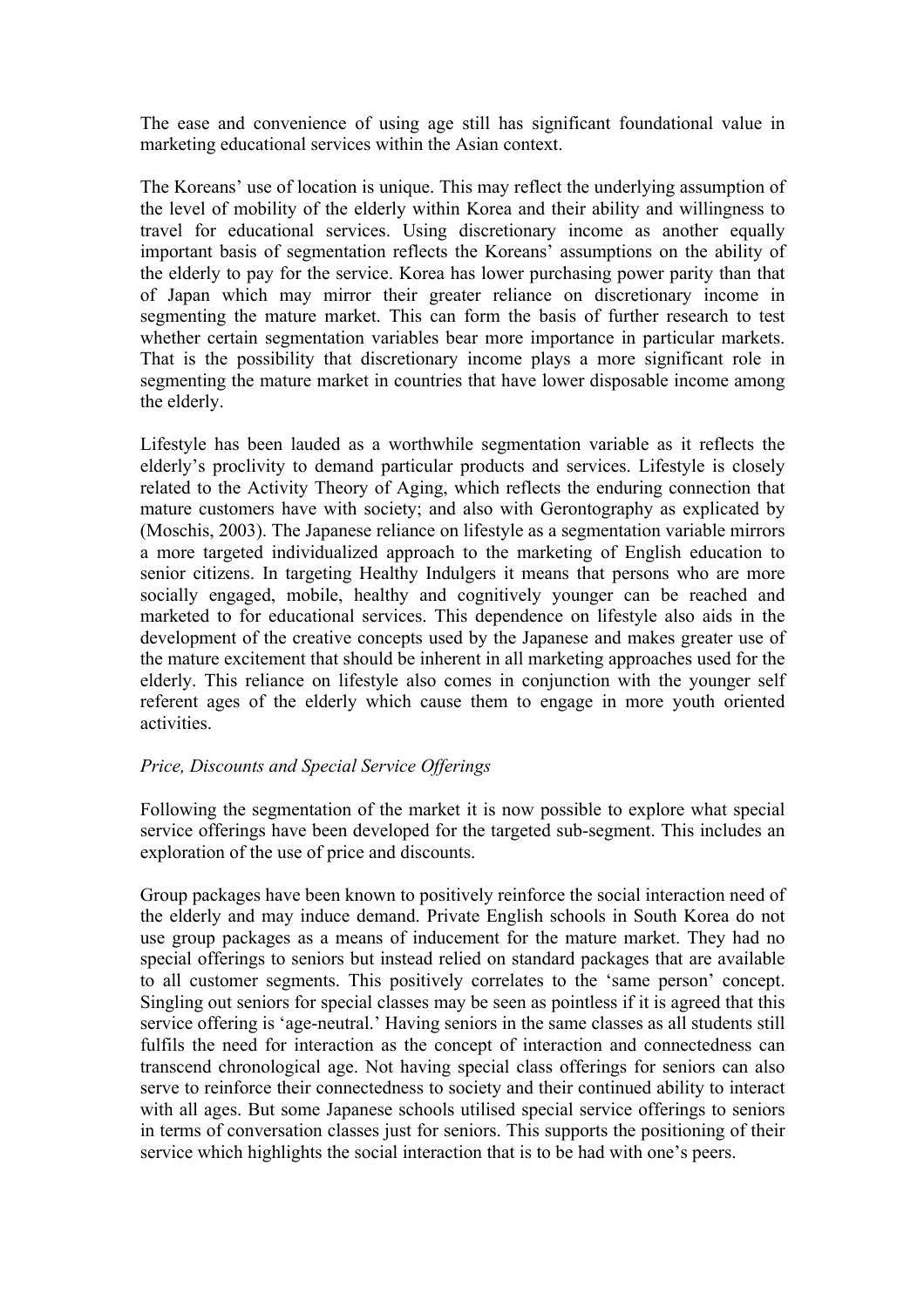Both countries use price as a positioning tool. South Korea which has a lower Purchasing Parity uses price as a means of affordability in terms of attracting the mature audience through lower prices. The Japanese use premium pricing. The use of premium pricing may follow (Moschis, 2003) postulations that the elderly are less price sensitive than younger cohorts. It may also come in tandem with the fact that Japanese schools are more likely to design special courses for the elderly which may necessitate higher prices. Japanese schools reported the type of clientele they wish to target and therefore pricing may be used both as a positioning and sifting tool in demarcating the market. Following these different perspectives on prices, respondents were just as equally divided on the use of discounts for seniors with Koreans more likely to offer discounts. Seniors are attracted to discounts that are offered on standardized services but are less swayed by discounts offered on differentiated service (Sidbury and Simcock, 2009). The Koreans' use of discounts may prove more valuable and effective than if it were used by the Japanese given the standard nature of courses offered by the Koreans. The Koreans lower purchasing power may make discounts more attractive to seniors in that country. By not offering discounts to seniors, the Japanese agree with the concept that seniors are not as price sensitive as younger cohorts of the market so offering discounts may not prove to be a worthwhile marketing strategy. But offering discounts to them for standard courses may act as an impetus for them to purchase**.** 

The inclination of Japanese schools to use premium pricing in respect to the elderly may capitalize on this cohort's lower price sensitivity and be used to support the marketing positioning of the particular brands. It was evident from the information gleaned through archival research that stronger, better known brands tended to use higher prices in respect of seniors to also attract a particular sub-segment of that market and to support the profile of the mature customer they most wish to serve. This comes in direct contravention to practices used in Western societies where the use of lower prices through senior discounts is used to attract older customers. In fact, Moschis, Curasi and Bellenger (2003) explain that discounts based on age may induce seniors to purchase.

### *Advertising*

Both Japan and South Korea depend more on print advertisement on reaching the elderly than they do on TV or radio advertisements. This dependence on print agrees with (Moschis, 2003) recommendations for advertizing strategy toward the elderly to make use of print. However this non-reliance on TV advertisements deviates from more Western practices which highlights that this segment is the highest among television viewers and thus TV advertisement forms a viable tool to be used when marketing to them. This dependence on print advertisements through the use of newspaper and magazine advertisements, pamphlets and community notice board ads may stem from the Japanese marketing culture which relies heavily on the use of print (Herbig, 1995). Japanese marketing practice is filled with paradoxes and although may come into close alliance with more western practices it is still quite unique in a number of areas.

It is common practice in the private English school industry in Japan and among the largest private English schools to use pamphlets to advertize their service offerings. This practice seems to conform to the general trend in marketing educational services.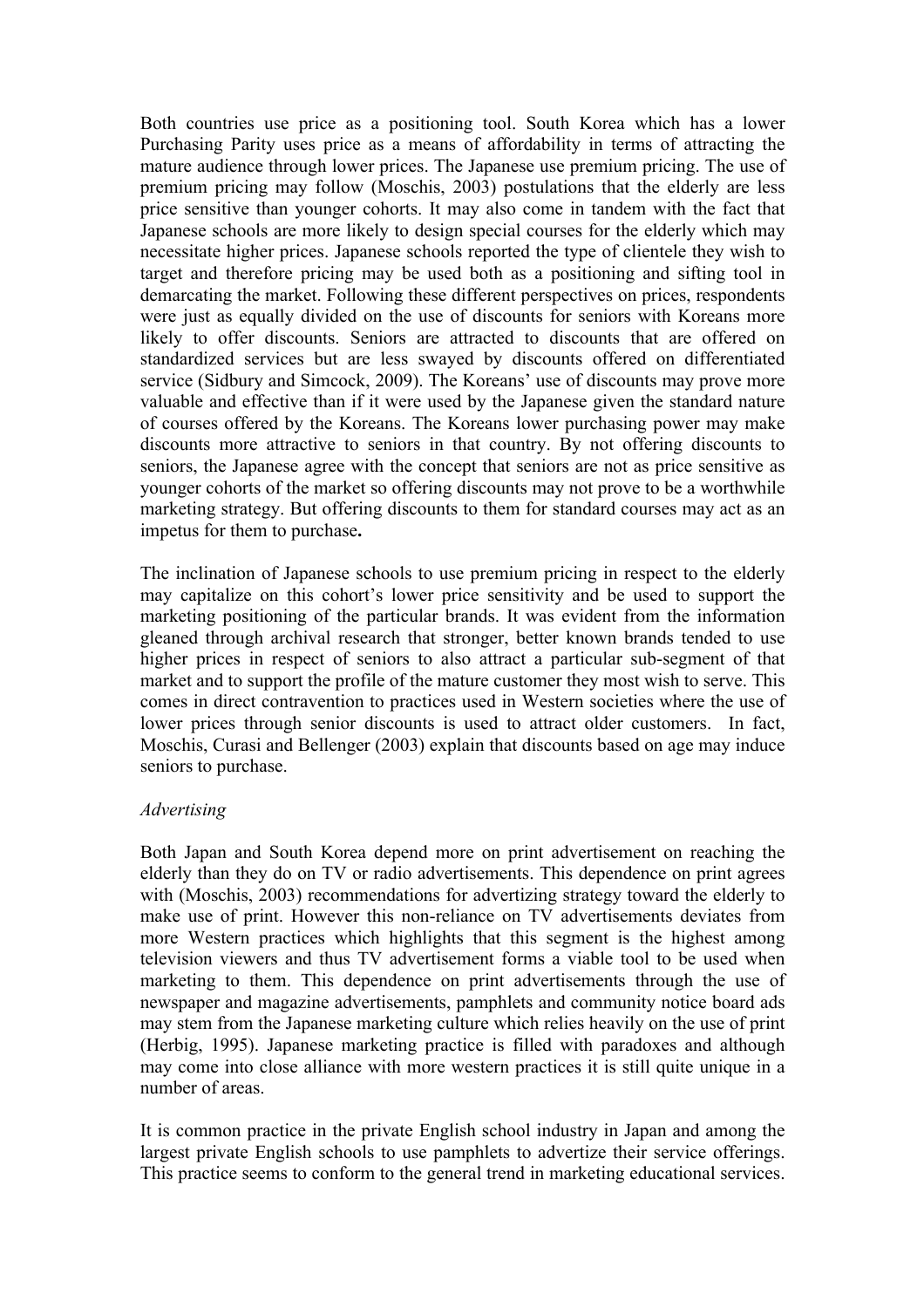The Japanese schools tend to place more information in the pamphlets that are designed for members of the mature audience. The need for clear and complete information by the elderly supports (Wolfe, 1990) pronouncements of the importance of information –centric marketing strategies targeted to the elderly. It is interesting that all schools created separate pamphlets for the elderly as arguments relating to the age neutrality of English education could be offered as a reason for taking a less targeted approach in this regard. The design of the pamphlets by Japanese institutions with lively colors seems to reinforce the mature excitement that the Japanese practioners aim for. The use of more subdued colors by the Koreans mirrors their more conservative approach towards the elderly.

Using pamphlets as the main advertising tool to reach the elderly has several implications. The elderly crave content rich information and pamphlets are regarded as limited in meeting these expectations. Pamphlets may be a limited means of advertising to the elderly because it means that they are left to seek out the service. These pamphlets are mainly displayed in the schools' lobbies, city halls and city libraries. Unlike the Japanese, the Koreans also place these pamphlets in shops, supermarkets, hospitals and health clubs. Of important note is the fact that radio is not used as a medium to attract the elderly in South Korea and Japan for English education classes. Heinze (2011) reveals the continued dominance of TV over radio in Asia with less than 40% of the population in Japan listening to radio at least once a week.

It was revealed from the data that designing special advertisements for the elderly follows a positive assessment of the contribution they are able to make to operating profits and their economic strength as a consumer group. Because the elderly are more prone to pay on time and have a higher discretionary income than they once had, Japanese and Korean marketers have begun to design marketing efforts specifically for them.

The use of older models is a point of deference between both countries. Japan is more prone to use younger looking models in advertisements to the elderly because of the central creative theme of all their advertisements which accentuates the longevity of life remaining for the elderly and which appeals to their younger self referent ages. This agrees with (Moschis, 2003) assertions that older customers do not relate to older models. The creative positioning of the Japanese advertisements capitalizes on the psychological ages of members of the mature audience and supports the 'can do' attitude reinforced by youth and vitality. The use of older models by the South Koreans agrees with (Milliman and Erffmeyer, 1990) findings that older customers are more inclined to believe and are better persuaded by older models. It is arguable that English education is considered an 'age neutral' product and therefore does not require the use of either younger or older looking models.

While the central creative theme for Japanese marketing campaigns rests on showcasing the longevity of life of the elderly and highlighting the social interaction aspects of English education courses that they offer, the main creative theme for South Korean schools subtend on using English as a means of giving back to the community, altruism and selflessness. The Koreans' creative positioning seems to rely more on Leventhal (1997) model which stresses altruism and connectedness. This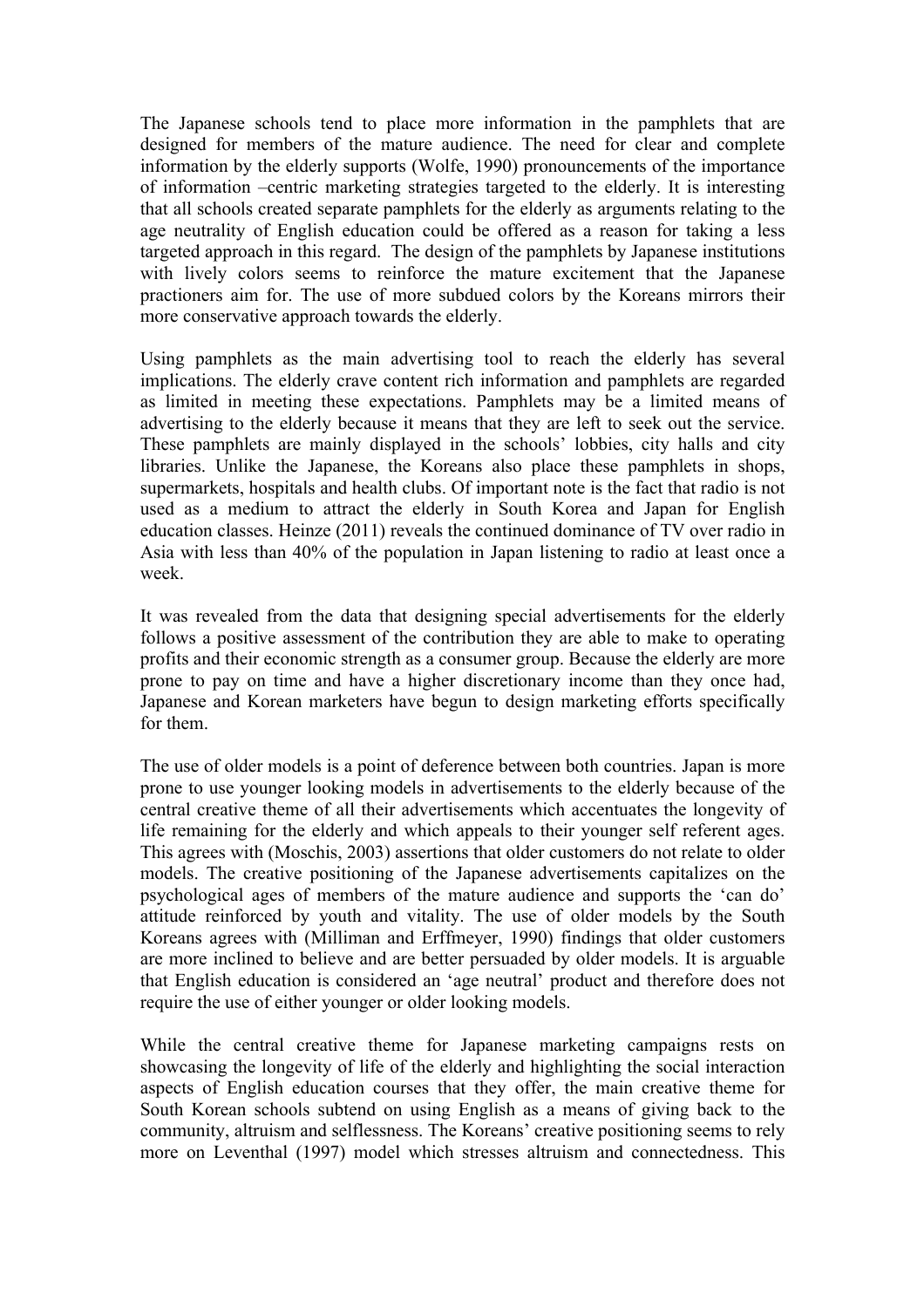connectedness is seen more in the selfless contribution to the community rather than connectedness through socializing with peers.

Relationship Marketing in respect to the elderly is very important in sustaining demand. Using Berry (1995) theoretical framework of relationship marketing it is evident that Korean English schools rely more on level one relationship management by way of using pricing incentives in order to create customer loyalty. Their use of discounts for senior citizens testifies to this. Japanese schools rely on levels two and three which are social bonds and structural solutions. Having specialized classes for seniors and other value added benefits such as group trips to English speaking countries create a competitive advantage which these Japanese English schools can leverage. This disparity in approaches may mirror the underlying differences between marketers of these two countries where Korean marketers may see the elderly more as transaction customers and so are more profitable to serve by using pricing as a main tool of inducement to purchase. The use of electronic tools by way of social network media in respect to the elderly can be seen more in the Japanese practice than the Korean.

Japan and South Korea have experienced an increase in the demand for English education by the elderly and have cited many reasons for this including an increase in disposable income, greater mobility, changing lifestyles and even the hosting of international games. The Daegu Games in South Korea and Japan as hosts of the Olympic Games in 2020 have been given as contributory factors. Seniors may be inclined to enrol in English education classes in both countries when there is an impending influx of foreign visitors. But with that said, there are similarities and differences in how seniors are targeted and marketed to in both countries. Some practices follow text book rules while other practices have not progressed in tandem with the West. Some techniques remain culturally embedded while others are more contemporary.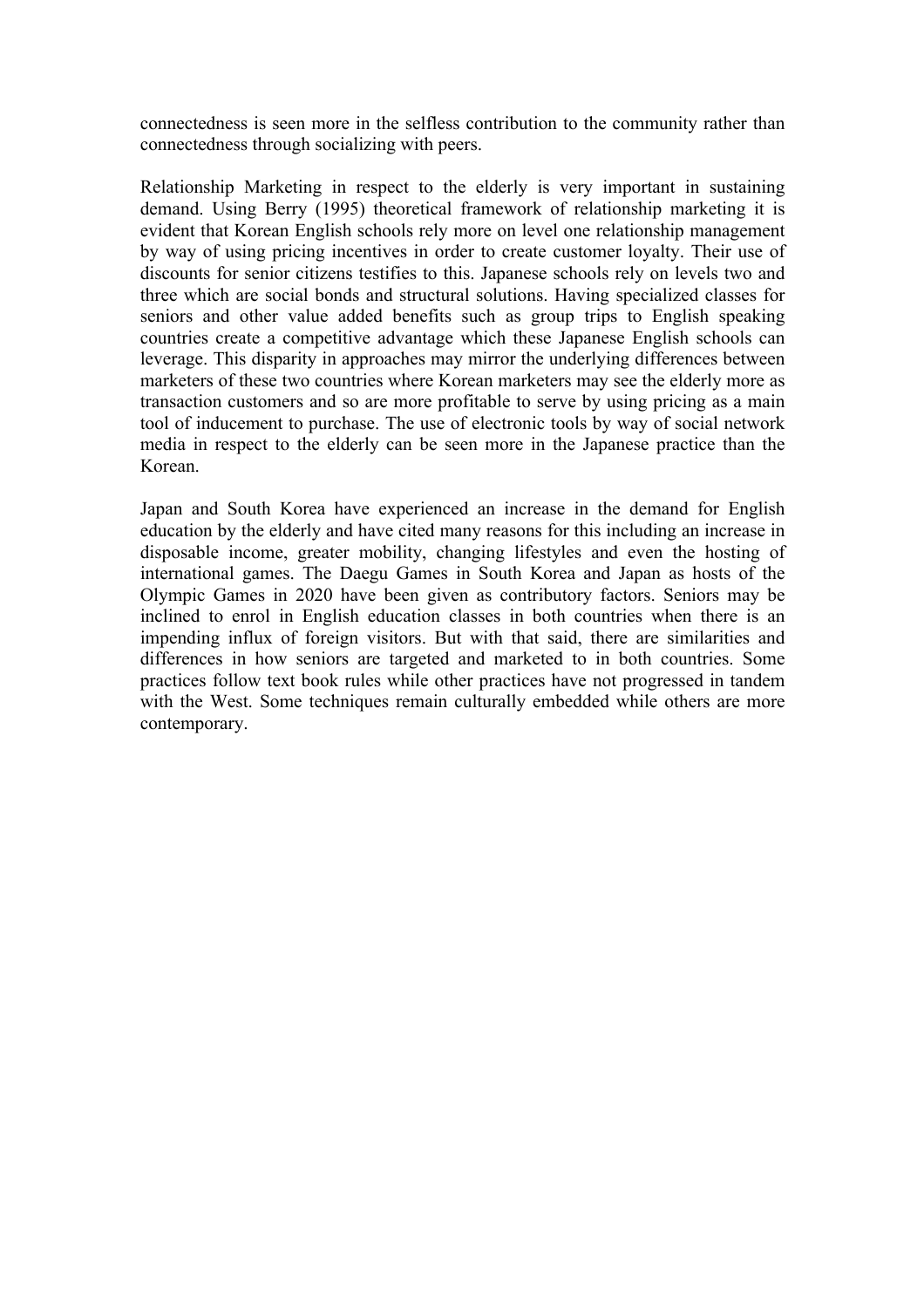### **References**

Anderson, J. (2012). *Expanding horizons: new languages for the elderly.* Retrieved from: http://www.aplaceformom.com/blog/new-languages-for-the-elderly/

Balaz, A. (1995). The use and image of mature adults in health care advertising. *Health Marketing Quarterly, 12*(3), 13-26.

Berry, L. (1995). Relationship marketing of services: growing interest, emerging perspectives. *Journal of the Academy of Marketing Sciences, 23*(4), 236-245.

Bone, P. (1991). Identifying mature segments. *Journal of Consumer Marketing, 8*(4), 19-32. Retrieved from:

http://www.emeraldinsight.com.ezproxy.liv.ac.uk/journals.htm?articleid=856120&sh ow=abstract

Carrigan, M. (1998). Segmenting the grey market: the case for fifty-plus lifegroups. *Journal of Marketing Practice: Applied Marketing Science, 4*(2), 43-56. Retrieved from:

http://www.emeraldinsight.com.ezproxy.liv.ac.uk/journals.htm?articleid=857924&sh ow=abstract

Carrigan, M. & Szmigin, I. (1998). The usage and portrayal of older models in contemporary consumer advertising. *Journal of Marketing Practice: Applied Marketing Science, 4*(8), 231-248. Retrieved from:

http://www.emeraldinsight.com.ezproxy.liv.ac.uk/journals.htm?articleid=857937&sh ow=abstract

Chang, D. (2007). The we-Me culture. *Marketing to Korean Consumers, 18,* 141-157.

Desler, G. (2003). *Human resource management.* NJ: Prentice Hall.

Doka, K. (1992). When gray is golden: business in an aging America. *The Futurist, 26*(4), 16-20.

Gordon, T., Moser, H. & Warren, W. (2002). Serving the needs of mature citizens: strategies and techniques for targeting the 50+ population. *Services Marketing Quarterly, 24*(1), 1-17. Retrieved from:

http://search.ebscohost.com.ezproxy.liv.ac.uk/login.aspx?direct=true&db=bth&AN=8 972145&site=eds-live&scope=site

Greco, A. (1987). Linking dimensions of the elderly market to market planning. *Journal of Consumer Marketing, 4*(2), 47-55 Retrieved from: http://www.emeraldinsight.com.ezproxy.liv.ac.uk/journals.htm?articleid=1659276&s how=abstract

Hadzantonis, M. (2013). *English language pedagogies for a Northeast Asian context.*  NY: Routledge Publishers.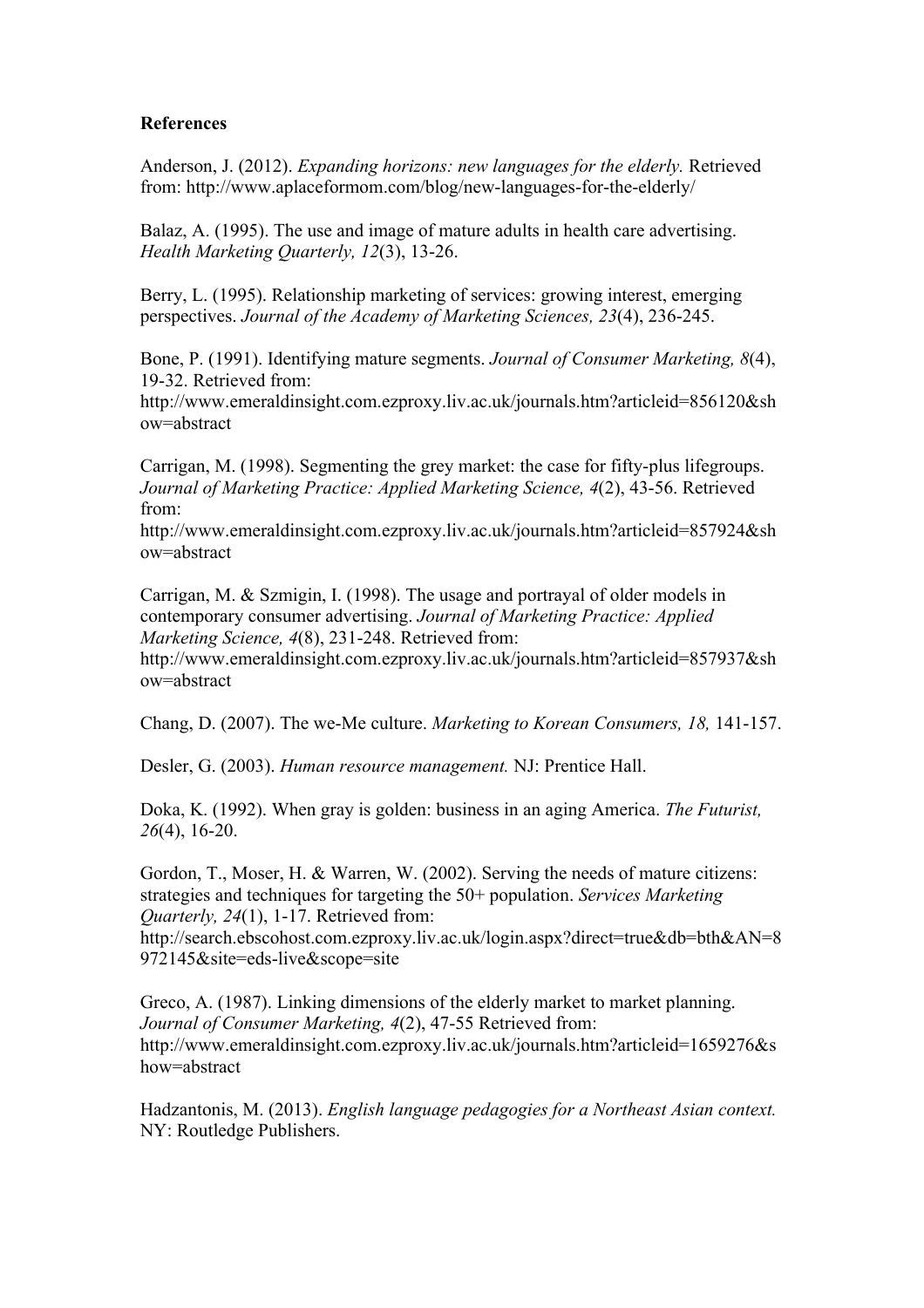Heinze, U. (2011). Radio and television consumption in Japan: a trilateral intercultural comparison with the UK and Germany. *Electronic Journal of Contemporary Japanese Studies, 3*(5), 14-25 Retrieved from: http://www.japanesestudies.org.uk/articles/2011/Heinze.html

Herbig, P. (1995). *Marketing Japanese style.* CT: Quorum Books.

Lazer, W. (1986). Dimensions of the mature market. *Journal of Consumer Marketing, 3*(3), 23-34. Retrieved from:

http://www.emeraldinsight.com.ezproxy.liv.ac.uk/journals.htm?articleid=1659247&s how=abstract

Lazer , W., Mura, S. & Kosaka, H. (1995). Japanese marketing: towards a better understanding. *Journal of Marketing, 49*(2), 69-81. Retrieved from: http://www.jstor.org.ezproxy.liv.ac.uk/stable/1251566

Leventhal, R. (1997). Aging consumers and their effects on the marketplace. *Journal of Consumer Marketing,14* (4), 276-281. Retrieved from: http://www.emeraldinsight.com.ezproxy.liv.ac.uk/journals.htm?articleid=856260&sh ow=abstract

Lunsford, D. & Burnett, M. (1992). Marketing product innovations to the Elderly: understanding the barriers to adoption. *Journal of Consumer Marketing,* 9(4), 53-62. Retrieved from:

http://www.emeraldinsight.com.ezproxy.liv.ac.uk/journals.htm?articleid=856150&sh ow=abstract

Manheimer, R. (2005). The older learner's journey to an ageless society: lifelong learning on the brink of crisis. *Journal of Transformative Education, 3*(198), 198-220. Retrieved from: http://jtd.sagepub.com.ezproxy.liv.ac.uk/content/3/198

Mathur, A., Sherman, E. & Schiffman, L. (1998). Opportunities for marketing travel services to new-age elderly. *Journal of Services Marketing, 12*(4), 265-277. Retrieved from:

http://www.emeraldinsight.com.ezproxy.liv.ac.uk/journals.htm?articleid=855818&sh ow=abstract

Mattila, M. Karjaluoto, H. & Pento, T. (2003). Internet banking adoption among mature customers: early majority or laggard? *Journal of Services Marketing , 17*(5), 514-528. Retrieved from:

http://www.emeraldinsight.com.ezproxy.liv.ac.uk/journals.htm?articleid=855988&sh ow=abstract

Michman, R., Mazze, E. & Greco, A. (2003). *Lifestyle marketing: reaching the new American consumer.* Westport, CT: Praeger Publishers.

Milliman, R. & Erffmeyer, R. (1990). Improving advertising aimed at seniors. *Journal of Advertising Research, 29*(6), pp. 31-36.